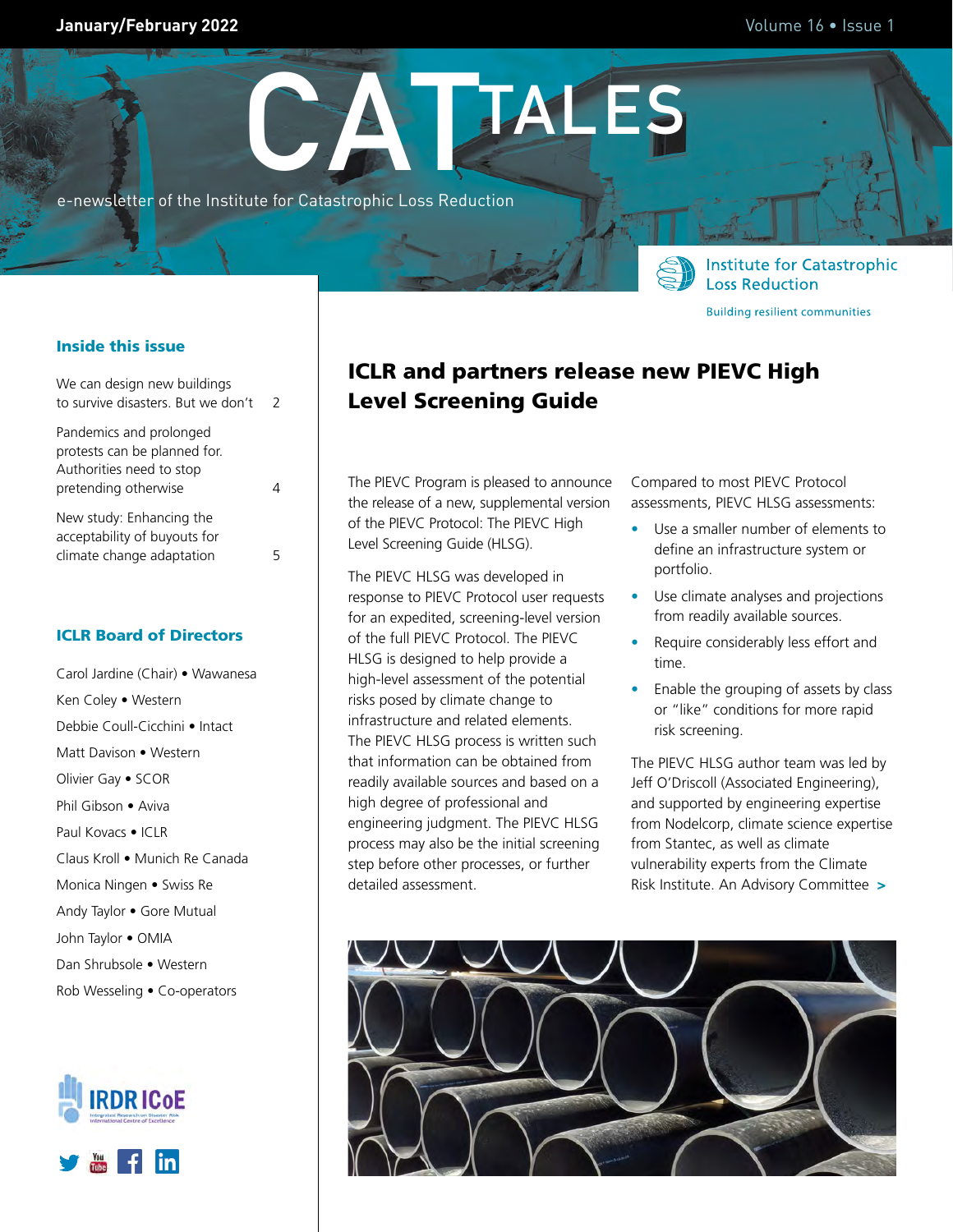<span id="page-1-0"></span>of national and international climate change and infrastructure experts was formed to undertake an iterative, critical review process to strengthen the HLSG.

Climate risk assessments are a crucial component to guide, design and operate infrastructure and systems that are resilient to the effects of extreme weather and our changing climate. Climate risk assessment is a process of identifying how assets respond to and recover from the effects of a variety of hazards attributed to climate impacts. Many governments and organizations are using or requiring climate risk assessment to inform adaptation action.

The PIEVC HLSG process is an approach for undertaking vulnerability, risk, and resilience assessments. It is flexible enough to be applied to full assets or systems, to a single element of infrastructure, or to an entire portfolio of numerous assets. PIEVC HLSG assessments result in the characterization and ranking of climate risk scenarios and the identification of those scenarios of highest priority for adaptation planning or more comprehensive analysis.

The PIEVC HLSG process requires an understanding of the elements under assessment; life of the elements in terms of timescale of the assessment; risk assessment principles; climate science, climate hazards and climate change principles; the consequence of the interaction of elements under assessment and climate, and; options for developing risk actions and adaptation strategies, which may include deeper climate risk assessments.

Engagement with subject matter experts and stakeholders with local knowledge is a constant theme throughout the PIEVC HLSG Process. Each step of the assessment process requires a different mix of skills and personnel depending on locations and asset categories specific to single asset(s) or Portfolios. While the level of engagement is dictated by the objectives of each assessment, this PIEVC HLSG Process offers a suggested listing of possible assessment team participants. This is outlined within each section and also on the Application Map that serves as the roadmap to take users through the guide.

The PIEVC Program is owned and operated through a partnership consisting of the Institute for Catastrophic Loss Reduction (ICLR), the Climate Risk Institute (CRI) and Deutsche Gesellschaft für Internationale Zusammenarbeit (GIZ) GmbH. The PIEVC HLSG process is used internationally, to support many of the same types of application as indicated for Canadian practitioners.

Visit www.pievc.ca to access the PIEVC High Level Screening Guide.

# We can design new buildings to survive disasters. But we don't.



Dr. Keith Porter, PE PhD Chief Engineer, Institute for Catastrophic Loss Reduction

On December 10, 2021, an EF-4 tornado cut an unusually long (270-km) path through western Kentucky, killing 58 people. The damage led an esteemed engineering colleague, Prof. David O. Prevatt of the University of Florida, to write a *Washington Post* perspective article reminding Americans that new buildings in tornado country are not tornado proof, but that they could have been. I argue here that much the same is true in Canada, for tornadoes and other natural hazards as well.

Let's start with tornadoes. For over a century, engineers have known how to make new buildings better resist tornadoes without turning them into the proverbial bunkers that people commonly but erroneously assume resilient construction would require.

For just one recent piece of supporting evidence, consider the community of Moore, Oklahoma. After suffering three fatal tornadoes within 15 years, city officials decided that if national model building codes were not going to protect them, they would do it themselves. They formulated and enacted a local ordinance to protect new construction from all but the most severe tornadoes. It even protects most of the area affected by the biggest tornadoes.

The provisions added on the order of 1% to the construction cost of new housing in Moore. Despite concerns about the housing market, the city saw no increase in market prices or drop in development. Research by ICLR and Austin College found that prices and development kept the same gradual upward pace as before the ordinance.

Much the same is true for earthquakes. We could design resilient buildings but don't. In the late 1950s, one of the founders of earthquake engineering in the United States argued that we could not design new construction to resist all earthquakes without damage. He framed a false dichotomy: either choose the impossible option of perfectly earthquakeproof buildings or least-cost design to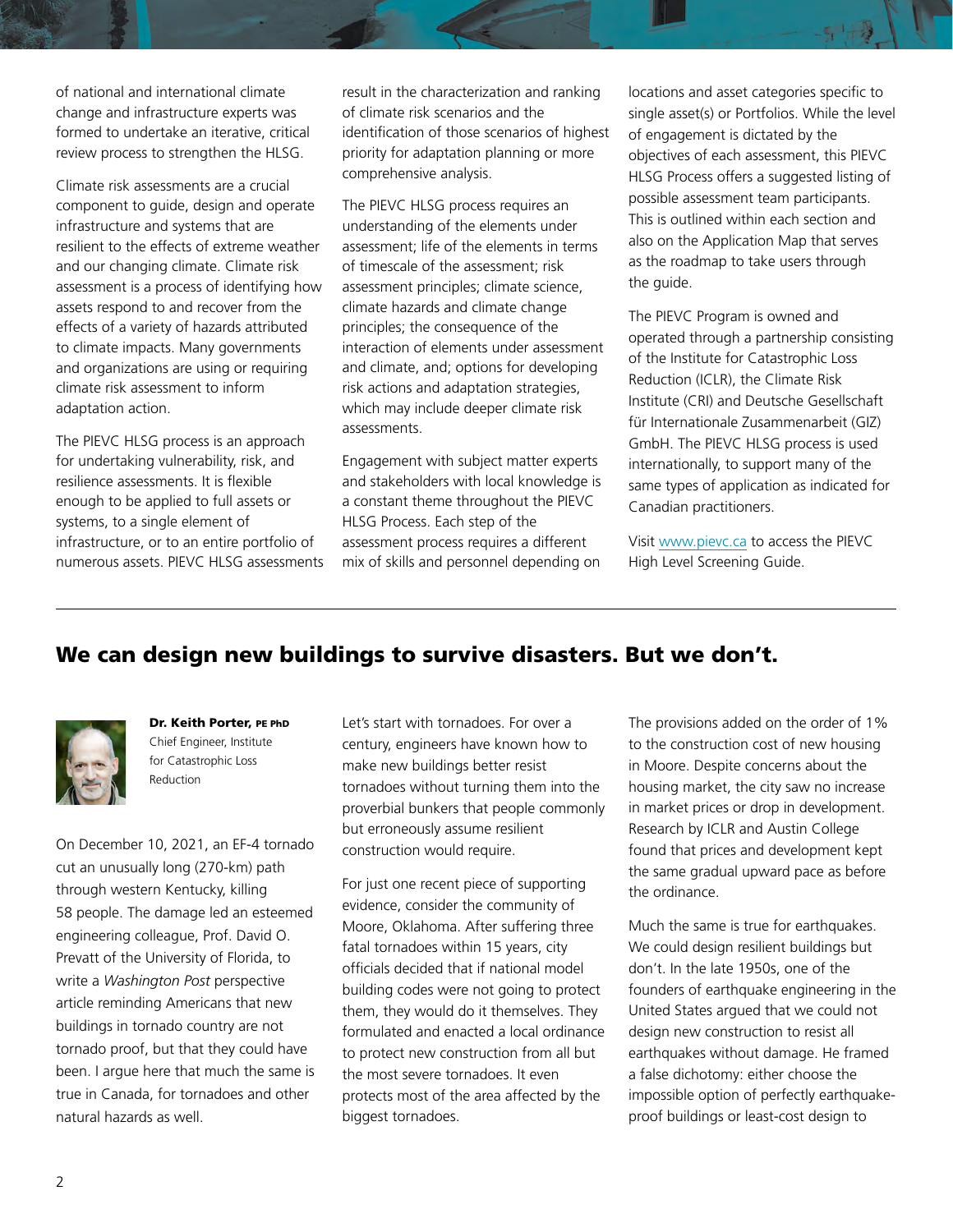tolerate maximum damage short of collapse. There was a middle road that we chose to ignore: resilient construction that balances up-front cost with longterm risk reduction.

One can say much the same things about flood and hurricane resistance.

Must we accept the false dichotomy of prohibitively costly disaster-proof buildings or least-cost disposable ones? Several world-renowned colleagues and I recently studied this problem for the US Federal Emergency Management Agency and six other agencies and nonprofits. We found, and the government agreed, that designing for the middle ground would make new buildings cost 1% more initially, but would avoid future losses four or more times greater.

We were using long-established, wellaccepted principles of engineering economics. Which means that engineers and code writers could have been using these ideas decades ago. We could have been designing buildings to better resist earthquakes, floods, wildfires, and other perils. The buildings in which we live and work now, and that are costing us so much in disaster losses, could have been much better than they are.

Had it taken that middle road earlier, the United States would not be suffering from the current level of loss. It loses an average of US \$100 billion per year to floods, hurricanes, and other disasters. That's about 8% of the US \$1.3 trillion put in place annually in new construction. Or in other words, disasters are now erasing about 1 month of construction cost per year of new construction. What is more seriously worrisome, those losses grow 6% per year, 10 times faster than the population.

Imagine those costs as payments on a large and growing disaster liability, like your credit card bill when you buy more than you pay off every month. Our study found a US disaster liability – its credit card bill for disasters – totaling over US \$2 trillion, probably much higher.

Canadian construction resembles US construction, so scaling by population, Canada's unknown disaster liability probably exceeds \$250 billion. That liability will inevitably but unpredictably come due in episodes of multi-billiondollar catastrophes.

How did this happen? A clue can be found in the stated performance objectives of Canadian and US codes. In both countries, we design safe buildings as affordably as possible, with no consideration of long-term ownership cost. Decades ago, we decided to build cheaply (in terms of initial costs), not efficiently (in terms of society's long-term ownership costs). When code-writing bodies consider code-change requests, they tend to consider the cost of the change, but fail to estimate the benefits. That is like buying a car with the lowest sticker price even if you pay much more for maintenance and repairs. If we always considered both costs *and* benefits for every code change request on an applesto-apples basis, we might have had better buildings than we do now.

There is plenty of precedent for better buildings. After the catastrophe of Hurricane Andrew in 1992, Florida leapt ahead of US building codes with much stricter requirements. The Insurance Institute for Business and Home Safety has developed a voluntary standard called FORTIFIED that not only avoids future losses but appears to more than pay for itself in higher resale value. Some institutional building owners have opted to build new California buildings 50% stronger and stiffer than the code requires.

The past does not doom the future. We can still reverse Canada's large and growing disaster liability by changing our code objectives. Doing so might involve something like these three changes:

- (1) Enact a building code objective to minimize society's total ownership cost of new construction. The Canadian Commission on Building and Fire Codes could agree and formalize such a guiding principle in Division A, Part 2 of the National Building Code. The principle might require that code provisions account for all costs: both up-front property construction costs, as well as future repair costs, health, life safety, economic impacts from loss of functionality, environmental impacts including embodied carbon and energy use, and any other tangible impacts whose monetary value one can reasonably estimate. Code changes would balance higher up-front costs with reduced losses that resilient buildings would provide.
- (2) Implement this policy with requirements that at least some code-change requests be accompanied by estimates of their costs and benefits, perhaps following some standardized benefit-costanalysis method.
- (3) For this change to make a difference, a third change would be required: Code committees would have to be constrained somehow in their freedom to reject cost-effective code-change requests.

These changes will not reverse Canada's large and growing catastrophe liability quickly. But they would do so eventually. In the face of a growing climate crisis and an ever-increasing disaster liability, Canada can rethink the false economy of leastfirst-cost construction. We have all the data and technology we need to make our buildings cost less to own in the long run. With a wiser building code, we can have better, more resilient buildings for ourselves, our neighbors, our descendants, and all future Canadians.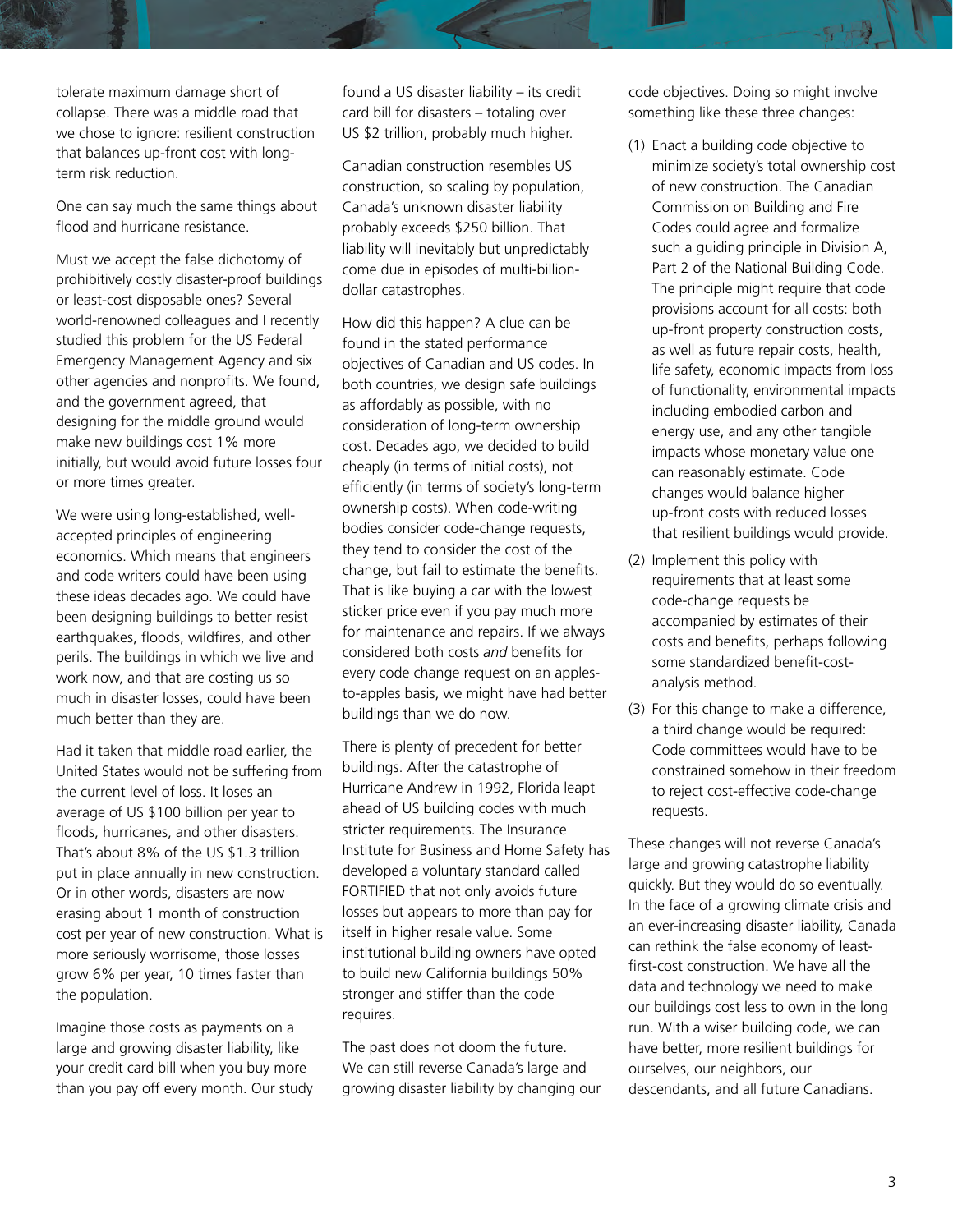# <span id="page-3-0"></span>Pandemics and prolonged protests can be planned for. Authorities need to stop pretending otherwise

#### By Glenn McGillivray, Managing Director, ICLR

At an emergency meeting of the Ottawa Police Services Board on Saturday, February 5, Chief Peter Sloly lamented that no police force in the country could have been prepared for the protest currently under way in the nation's capital.

Said Chief Sloly: "A police service under the *Police Services Act* was never created, the legislation supporting the *Police Services Act* was never contemplated, the oath of office that I and my officers swore was never intended to deal with a city under siege, a threat to our democracy, a nationwide insurrection driven by madness."

The message that the Ottawa police service was not only not prepared, but that no police service could possibly have been – and that there was "no concrete plan" to deal with the protest – wasn't exactly comforting to citizens of Ottawa, or to other concerned Canadians.

But in the world of disaster and emergency management we hear such messages all the time.

It is more or less a universal experience that when authorities fumble in their responsibility to plan for and protect us from events such as disasters caused by natural or technical hazards, pandemics such as COVID-19, or the protests in Ottawa, they tend to pump up the situation to make it something so extreme that no one could have seen it coming.

This is what I call "exceptionalizing" an event: making it legend or mythical, something that could not have been expected or planned for. This lets our leaders off the hook for not being ready.



Education sector workers vaccinated against COVID-19 Photo by Ehécatl Cabrera

Now, sometimes the powers that be aren't exaggerating. The terrorist attacks of Sept. 11, 2001, or the Halifax Explosion of 1917 are often held up in disaster literature as genuine examples of extraordinary events that were truly difficult to foresee.

But all too often, everything else gets lumped into this category as well – almost always to help those who failed to plan and prepare cover their tracks.

So officials give natural hazard events mythical names and anthropomorphize (assign humanlike qualities to) or zoomorphize (assign animallike qualities to) them. Hence, they called the May, 2016, wildfire in Fort McMurray, Alta., and the Dec. 10, 2021, tornado in Kentucky, "the Beast." Names of disasters often start with "the Great" (the Great Ice Storm of 1998, the Great Cyclone of 1896 or the Great Mississippi Flood of 1927). They named 2012's Hurricane Sandy "Superstorm Sandy." The list goes on.

They improperly label events such as the COVID-19 pandemic as a Black Swan, a term reserved for the most unique of the unique.

We hear words and phrases such as, "Nobody could have seen this coming," and, "It was just too big, even if we had done something, it wouldn't have made a difference." In the case of natural hazards, blame gets pushed over to God or to Mother Nature. In the case of technical events, such as plane crashes or pipeline spills, blame get shifted to human error or terrorism.

Our leaders then get to wash their hands.

But when we carefully dissect an event (usually after the fact), we understand that plenty could have been done to foresee it and put measures into place to prevent it from happening or – at the very least – to minimize the impact.